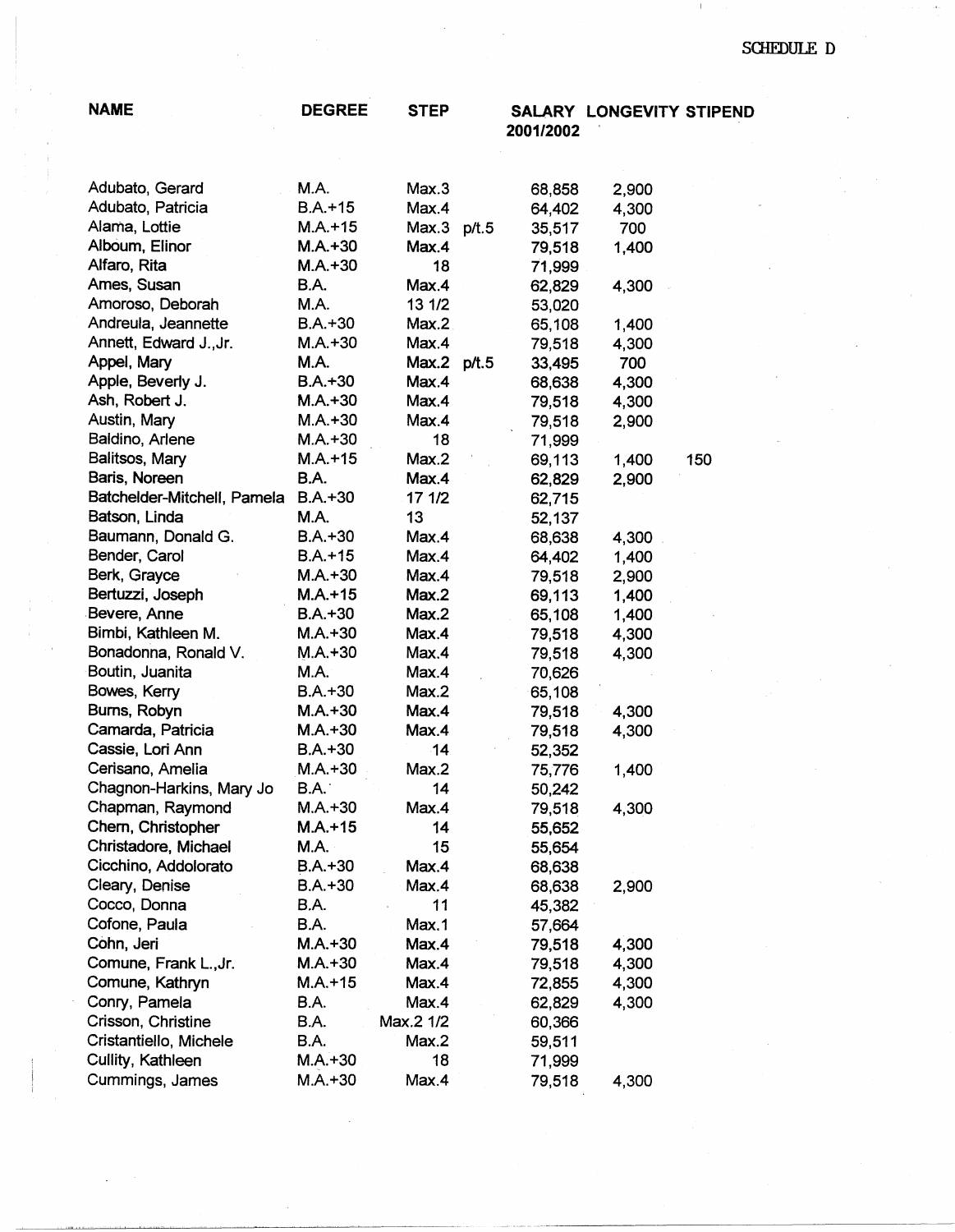| <b>NAME</b>           | <b>DEGREE</b> | <b>STEP</b>     |           |           | <b>SALARY LONGEVITY STIPEND</b> |       |
|-----------------------|---------------|-----------------|-----------|-----------|---------------------------------|-------|
|                       |               |                 |           | 2001/2002 |                                 |       |
| Dalli, Richard S.     | M.A.+30       | Max.4           |           | 79,518    | 4,300                           |       |
| Daly, Rachel          | $B.A.+30$     | Max.2           |           | 65,108    |                                 |       |
| D'Angelo, Peter       | $M.A.+30$     | Max. 4          |           | 79,518    | 1,400                           |       |
| DeBonis, Cynthia      | $M.A.+30$     | Max.4           |           | 79,518    | 4,300                           |       |
| DeFilippis, Lillian   | $M.A.+30$     | 17              |           | 66,916    |                                 |       |
| DeLitta, Theresa      | B.A.          | 11              |           | 45,382    |                                 |       |
| DiGiovine, Donald A.  | Doctorate     | Max.4           |           | 82,172    | 2,900                           | 1,940 |
| Dingwell, Susan Lee   | <b>B.A.</b>   |                 | 13 p/t .5 | 24,299    |                                 |       |
| Dorfman, Gloria       | $M.A. + 15$   | 10              |           | 48,487    |                                 |       |
| Dougherty, Margaret   | $M.A.+15$     | Max.4           |           | 72,855    | 4,300                           |       |
| Douglas, Loretta      | $M.A.+30$     | Max.4           |           | 79,518    | 4,300                           |       |
| Dow, Marita           | $M.A.+30$     | Max.2           |           | 75,776    | 1,400                           |       |
| Ellis, Donna          | $B.A.+15$     | Max.1 1/2 p/t.5 |           | 30,018    |                                 |       |
| Errante, Nicole       | $B.A. + 30$   | 11              |           | 47,289    |                                 |       |
| Farkas, William L.    | $M.A.+30$     | Max.4           |           | 79,518    | 4,300                           |       |
| Farro, Jennifer       | B.A.          | 11              |           | 45,382    |                                 |       |
| Ferraro, Danielle     | B.A.          | 10              |           | 43,773    |                                 |       |
| Ferriol, Kenneth      | B.A.          | 11              |           | 45,382    |                                 |       |
| Fischer, Patricia     | $M.A.+30$     | Max.4           |           | 79,518    | 2,900                           |       |
| Fisher, Linda         | $B.A. + 30$   | Max.2           |           | 65,108    | 1,400                           |       |
| Flannery, Katherine   | B.A.          | 13              |           | 48,597    |                                 |       |
| Foote, Elizabeth      | $M.A.+30$     | Max.4           |           | 79,518    | 2,900                           |       |
| Franks, Katherine     | $B.A.+30$     | Max.4           |           | 68,638    | 2,900                           |       |
| Freedman, Jill        | B.A.          | 10              |           | 43,773    |                                 |       |
| Fuccello, Margaret    | <b>M.A.</b>   | Max.4           |           | 70,626    |                                 |       |
| Furnari, Susan        | Doctorate     | Max.4           |           | 82,172    | 1,400                           | 150   |
| Gambaro, Jainine      | <b>B.A.</b>   | Max.2           |           | 59,511    |                                 |       |
| Gargiulo, Thomas      | M.A.          | 17              |           | 63,707    |                                 |       |
| Gebbie, Florence      | $B.A.+30$     | Max.4           |           | 68,638    | 2,900                           |       |
| Gernitis, Maria       | $M.A.+30$     | 17              |           | 66,916    |                                 |       |
| Gesumaria, Susan      | B.A.          | 12              |           | 46,990    |                                 |       |
| Giangeruso, Laura     | M.A.          | 11              |           | 48,686    |                                 |       |
| Gilroy, Linda         | $M.A.+30$     | Max.4           |           | 79,518    | 4,300                           |       |
| Grant, Thomas         | B.A.          | 11              |           | 45,382    |                                 |       |
| Graziano, Nicoletta   | $M.A.+30$     | Max.4           |           | 79,518    | 2,900                           |       |
| Griffin, Patricia     | $M.A.+30$     | Max.4           |           | 79,518    | 4,300                           |       |
| Griwert, Jolinda      | B.A.          | 14              |           | 50,242    |                                 |       |
| Gurney, Carol A.      | $B.A.+30$     | Max.4           |           | 68,638    | 4,300                           |       |
| Hagert, Suzanne       | M.A.          | Max.4           |           | 70,626    | 4,300                           |       |
| Hannon, Marilyn       | B.A.          | Max.4           |           | 62,829    | 4,300                           |       |
| Hardin, Judith Anne   | $M.A.+30$     | Max.4           |           | 79,518    | 4,300                           |       |
| Healy, Joyce          | M.A.          | Max.4           |           | 70,626    | 4,300                           |       |
| Hill-Trovato, Hillary | M.A.          | Max.4           |           | 70,626    | 2,900                           |       |
| Hrubash, Theresa      | <b>B.A.</b>   | 13 1/2          |           | 49,420    |                                 |       |
| Hubert, Judith Ann    | $M.A.+30$     | Max.4           |           | 79,518    | 4,300                           |       |
| Hungler, Hannah       | $B.A.+15$     | 12              |           | 48,160    |                                 |       |
| Hutcheson, Donna      | B.A.+30       | Max.3           |           | 66,923    | 1,400                           |       |
| Hyland, Thomasina     | M.A.+30       | Max.4           |           | 79,518    | 4,300                           |       |
| Isabella, Patricia    | $B.A.+30$     | 10              |           | 45,613    |                                 |       |
|                       |               |                 |           |           |                                 |       |

 $\alpha$ 

 $\mathcal{F}_{\mathcal{G}}$  .

 $\sim 10^{-10}$ 

 $\mathcal{A}^{(1)}$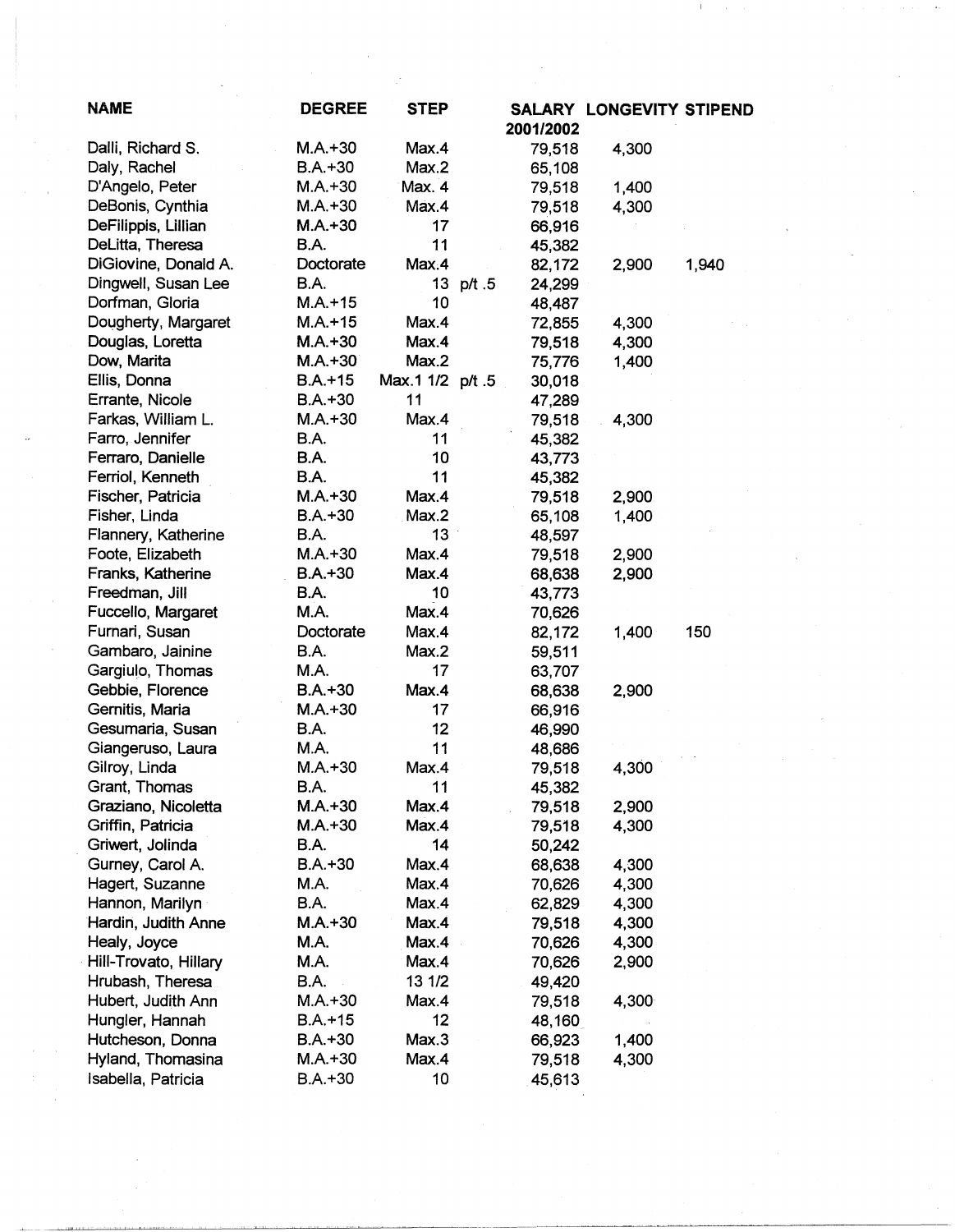| <b>NAME</b>           | <b>DEGREE</b> | <b>STEP</b> |           | SALARY LONGEVITY STIPEND |  |
|-----------------------|---------------|-------------|-----------|--------------------------|--|
|                       |               |             | 2001/2002 |                          |  |
| Jelenski, Janet       | $M.A.+30$     | Max.3       | 77,697    | 4,300                    |  |
| Jinks, Lawrence       | $M.A.+30$     | Max.4       | 79,518    | 4,300                    |  |
| Kahn, Gail            | $M.A.+30$     | Max.2       | 75,776    | 1,400                    |  |
| Karsnak, Elaine       | $B.A.+30$     | Max.4       | 68,638    | 2,900                    |  |
| Kasner, Paula         | $M.A. + 30$   | Max.4       | 79,518    | 2,900                    |  |
| Keating, Patricia     | M.A.          | 14          | 53,902    | 1,400                    |  |
| Keating, Patrick J.   | $M.A.+30$     | Max.4       | 79,518    | 4,300                    |  |
| Kimberley, Daniel     | $M.A.+30$     | Max.4       | 79,518    | 4,300                    |  |
| Kinney, Catherine     | $M.A.+30$     | Max.4       | 79,518    | 2,900                    |  |
| Kirk, Barbara         | $B.A.+30$     | Max.4       | 68,638    | 4,300                    |  |
| Koci, Adele K.        | B.A.          | Max.4       | 62,829    | 4,300                    |  |
| Kocum, Paul           | $B.A.+30$     | Max.3       | 66,923    | 2,900                    |  |
| Koegel, Richard       | $M.A.+30$     | Max.4       | 79,518    | 1,400                    |  |
| Konn, Mari            | $M.A.+30$     | Max.4       | 79,518    | 4,300                    |  |
| Koribanick, Kathryn   | B.A.          | 10          | 43,773    |                          |  |
| Kowalski, Anne Marie  | $M.A.+30$     | Max.2       |           | 1,400                    |  |
| LaPierre, Diane       | $B.A.+15$     | 12 1/2      | 75,776    |                          |  |
| Larcara, Sharon       |               |             | 48,984    |                          |  |
|                       | $M.A.+30$     | Max.2       | 75,776    | 1,400                    |  |
| LaReau, Susan         | $B.A.+30$     | Max.4       | 68,638    | 4,300                    |  |
| Latka, Vicki          | $B.A.+15$     | Max.3       | 62,741    | 1,400                    |  |
| Laudadio, Anne D.     | B.A.+30       | Max.4       | 68,638    | 1,400                    |  |
| Lazur, Maureen        | $M.A.+15$     | 15          | 57,460    |                          |  |
| Lee, Paula            | $B.A.+15$     | Max.3       | 62,741    | 1,400                    |  |
| Libert, Frank         | $M.A.+30$     | Max.4       | 79,518    |                          |  |
| Lightfoot, Joan       | <b>B.A.</b>   | Max.1       | 57,664    |                          |  |
| Linfante, Andrew      | $B.A. + 15$   | 13          | 49,807    |                          |  |
| Love, Laura           | $M.A.+30$     | 14          | 57,384    |                          |  |
| MacMillan, Laura-anne | $B.A. + 15$   | 14          | 51,494    |                          |  |
| Magin, Sally          | $M.A. + 30$   | Max.4       | 79,518    | 2,900                    |  |
| Maniscalco, Lisa      | M.A.          | Max.2       | 66,990    |                          |  |
| Marcantonio, Marianne | B.A.          | 14 1/2      | 51,059    |                          |  |
| Margulies, Jerilyn    | M.A.+15       | Max.4       | 72,855    | 4,300                    |  |
| Markman, Lisa         | $M.A.+30$     | 10 1/2      | 50,915    |                          |  |
| Martin, Valerie       | B.A.          | 14          | 50,242    |                          |  |
| Masullo, Beverly      | $M.A.+30$     | Max.3       | 77,697    | 1,400                    |  |
| Mauro, Elaine         | M.A.          | 16          | 59,732    |                          |  |
| Mauro, James          | $M.A.+30$     | Max.4       | 79,518    | 4,300                    |  |
| McCrohan, Thomas      | $B.A.+30$     | Max.4       | 68,638    | 4,300                    |  |
| McDonald, Anita       | $B.A.+30$     | Max.4       | 68,638    | 4,300                    |  |
| McGinley, Brian       | B.A.+30       | Max.4       | 68,638    | 4,300                    |  |
| McKenzie, Marcy       | $B.A.+30$     | 15          | 54,056    | 1,400                    |  |
| McPartland, Dennis    | $M.A.+30$     | 10          | 49,996    |                          |  |
| Meloni, Jacqueline    | $B.A. + 30$   | Max.4       | 68,638    | 4,300                    |  |
| Menza, Claire         | B.A.          | 15          | 51,876    |                          |  |
| Meyers, Florence      | B.A.          | Max.4       | 62,829    | 2,900                    |  |
| Milunaitis, Lorraine  | $M.A.+30$     | Max.4       | 79,518    | 4,300                    |  |
| Moscaritola, Linda    | $B.A. + 30$   | Max.1       | 63,512.   |                          |  |
| Mullane, Ann Mary     | $M.A.+30$     | 14          | 57,384    |                          |  |
| Murray, Walter        | B.A.          | Max.4       | 62,829    | 4,300                    |  |
|                       |               |             |           |                          |  |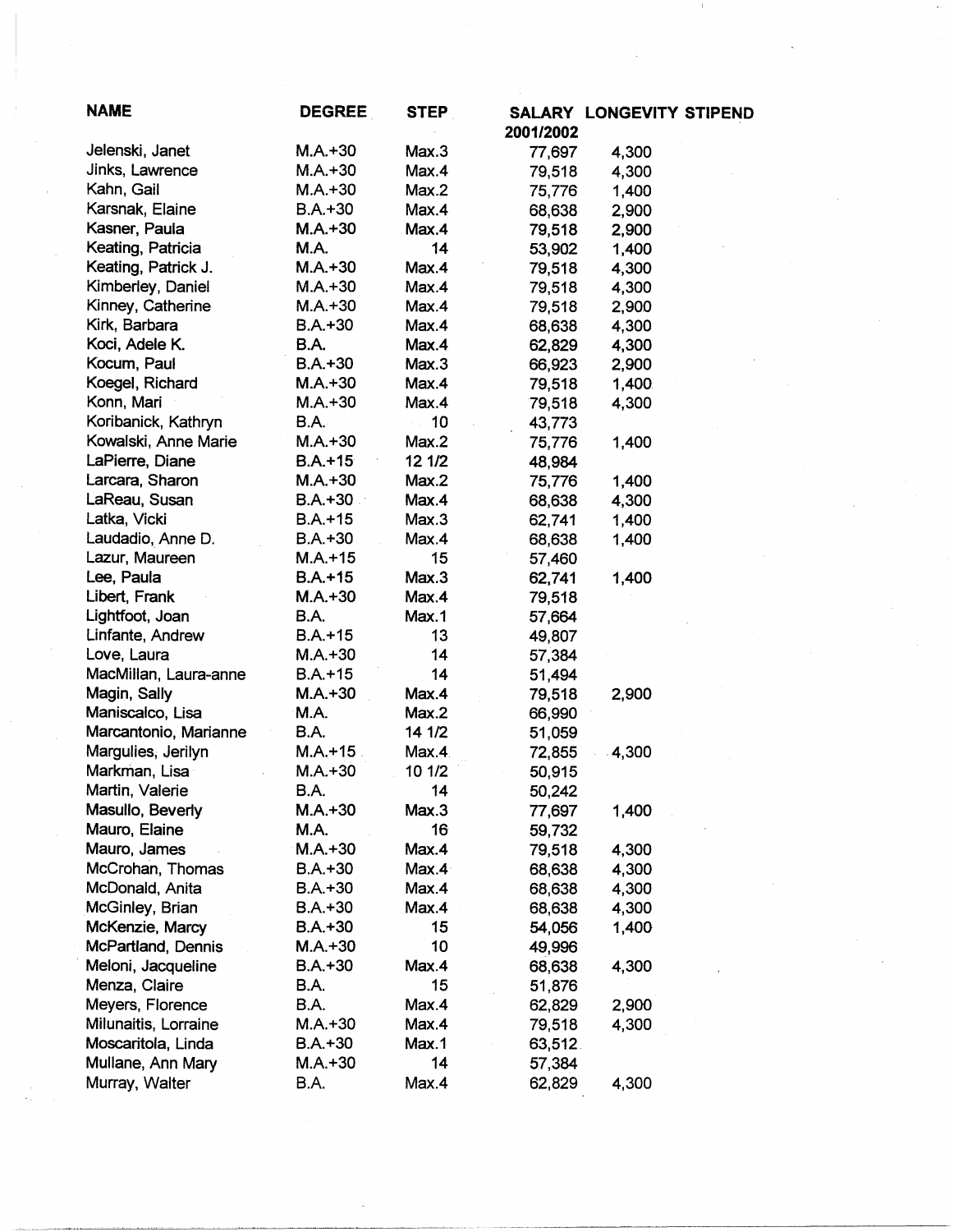| <b>NAME</b>                         | <b>DEGREE</b> | <b>STEP</b>   | 2001/2002        | <b>SALARY LONGEVITY STIPEND</b> |     |
|-------------------------------------|---------------|---------------|------------------|---------------------------------|-----|
| Napoli, Ellen                       | $M.A.+15$     | 13            | 53,828           |                                 |     |
| Nardiello, Arlene                   | $B.A.+30$     | Max.4         | 68,638           | 4,300                           |     |
| Naturale, Holly Ann                 | $M.A.+30$     | Max.4         | 79,518           | 4,300                           |     |
| Neilley, Jeanne V.                  | $M.A.+30$     | Max.4         | 79,518           | 4,300                           |     |
| Neri, Susan                         | <b>B.A.</b>   | 16            | 55,816           |                                 |     |
| O'Brien, Marietta                   | $M.A. + 30$   | Max.2         | 75,776           | 1,400                           |     |
| Ohlson, Carl                        | $M.A.+30$     | Max.4         | 79,518           | 4,300                           |     |
| Ohtaka, Keiko                       | $M.A.+30$     | Max.4         | 79,518           | 4,300                           | 300 |
| Olivo, Rebecca                      | $M.A.+15$     | 14            | 55,652           |                                 |     |
| Olson, Edmund G., Jr.               | B.A.          | Max.4         | 62,829           | 4,300                           |     |
| O'Mara, Eileen                      | B.A.          | 14            | 50,242           |                                 |     |
| O'Neill-Wilson, Rita                | M.A.          | 14            | 53,902           |                                 |     |
| Orenstein, Arlene                   | $M.A.+30$     | 15            | 59,249           |                                 |     |
| Pace, Michael                       | <b>B.A.</b>   | Max.4         | 62,829           | 4,300                           |     |
| Pagana, Mary                        | $M.A. + 15$   | Max.1         | 67,423           |                                 |     |
| Pandolfi, Becky                     | $M.A.+30$     | Max.2         |                  |                                 | 150 |
| Papaleo, Maria                      | $M.A.+15$     | 16            | 75,776<br>61,593 |                                 |     |
| Parigi, Debra                       | $B.A.+30$     | 15            |                  |                                 |     |
|                                     | $M.A.+30$     | Max.4         | 54,056           |                                 |     |
| Parigi, Stephen<br>Paschal, Bernice | $B.A.+30$     |               | 79,518           | 4,300                           | 150 |
| Perrone, Carol                      | $B.A.+30$     | Max.4<br>17   | 68,638           | 2,900                           |     |
| Perrotta, Mary Anne                 | $M.A.+30$     |               | 61,917           |                                 |     |
|                                     | <b>B.A.</b>   | Max.4         | 79,518           | 2,900                           |     |
| Pinto, Deborah Ann                  |               | Max.4         | 62,829           | 2,900                           |     |
| Pote, Linda                         | $M.A.+30$     | Max.4         | 79,518           | 4,300                           |     |
| Powell, Robyn                       | $M.A.+30$     | 14            | 57,384           |                                 |     |
| Reed, Sharon                        | $B.A.+30$     | Max.2         | 65,108           | 1,400                           |     |
| Reilly, Gail                        | $B.A. + 30$   | Max.3         | 66,923           | 1,400                           |     |
| Reilly, Virginia                    | <b>B.A.</b>   | 11            | 45,382           |                                 |     |
| Restel, Lorraine                    | $B.A.+30$     | Max.4         | 68,638           | 1,400                           |     |
| Rhein, Monica                       | $B.A.+15$     | Max.2 1/2     | 61,860           |                                 |     |
| Rizzo, Carol Ann                    | M.A.          | Max.3         | 68,858           |                                 |     |
| Roberts-Palasits, Moira             | $M.A.+30$     | 12            | 53,669           |                                 |     |
| Romaglia, Sharon                    | $M.A. + 30$   | Max.4         | 79,518           | 2,900                           |     |
| Rombola, Olga                       | B.A.          | 14            | 50,242           |                                 |     |
| Rooney, Susan                       | $M.A.+30$     | Max.4         | 79,518           | 2,900                           |     |
| Rossi, Lisa                         | M.A.          | 10            | 46,962           |                                 |     |
| Rucinski, Peggy                     | $B.A.+30$     | Max.1         | 63,512           |                                 |     |
| Ruffo, Theresa                      | $B.A. + 30$   | Max.4         | 68,638           | 4,300                           |     |
| Ryder, Sally Ann                    | $B.A.+30$     | Max.4         | 68,638           | 4,300                           |     |
| Sains, Camille                      | B.A.          | Max.3         | 61,221           | 4,300                           |     |
| SanFillipo, Richard                 | $B.A.+30$     | Max.4         | 68,638           |                                 |     |
| SanGiovanni, Louis R.               | $M.A.+30$     | Max.4         | 79,518           | 4,300                           |     |
| Santoriello, Bernadette             | $B.A.+30$     | Max.3         | 66,923           | 1,400                           |     |
| Santoriello, Rosa                   | B.A.          | 10 1/2 p/t .5 | 22,289           |                                 |     |
| Sasso, Dennis                       | $B.A.+30$     | Max.4         | 68,638           | 2,900                           |     |
| Sautter, Valerie                    | $B.A.+30$     | Max.3         | 66,923           |                                 |     |
| Sautter, Walter N.                  | M.A.+30       | Max.4         | 79,518           | 4,300                           |     |
| Scerbo, Susan R.                    | $M.A.+30$     | Max.4         | 79,518           | 4,300                           |     |
| Schoem, Janice                      | $M.A.+15$     | 17            | 65,733           |                                 |     |

 $\label{eq:2} \frac{1}{\left\| \frac{1}{\left( \frac{1}{\sqrt{2}} \right)^{2}} \right\|_{2}^{2}}$